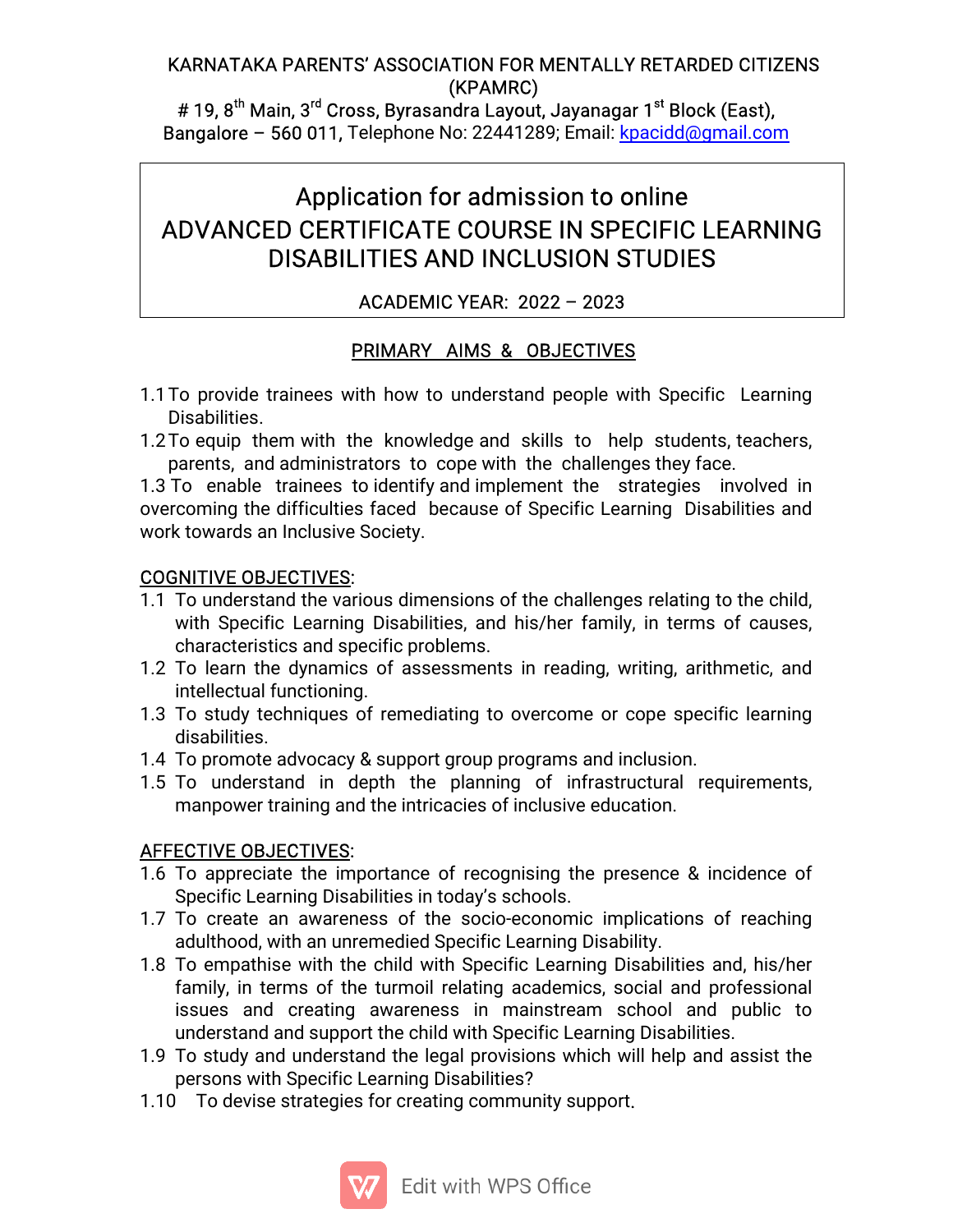## ELIGIBILITY CRITERIA for ADMISSION: PRIMARY SELECTIONS:

- 1.11 50% Marks in a Bachelor's Degree (any stream) from a recognized University.
- 1.12 Parents of Children with learning disabilities and Candidates with teaching experience will be given preference.
- 1.13 Proficiency in English language is preferred.

#### DURATION OF THE COURSE

3.1 Students enrolled for the course should complete it in one year. The academic year general starts from June. Through the year students will be assessed on various ongoing assignments and tests. A set of examinations and practical/viva will be held at the end of the year. Students successfully completing the entire course will be eligible for the award of Certificate.

#### **MEDIUM OF INSTRUCTION**

4.1 The medium of instruction – English. Classes will be conducted online.

#### **COURSE MATERIAL**

5.1 The self-learning material is available as printed study material in English.

#### COURSE DESIGN AND SCHEME OF EXAMINATION

6.1 It is a one-year course. Tests / assignments on all topics are given. At the end of the year a written examination will be conducted. Case study, oral presentations, written submissions, teaching aids, workbook/dissertation/ seminar paper and viva complete the course.

| THEORY (3 to 5 Hours)<br>per week)<br>learning methods.<br><b>PRACTICALS (1 hours</b><br>Practical work, observation, practice teaching, visits to<br>Institutions or conduct/observe online sessions<br>daily)<br>80% (Eighty Percent)<br><b>ATTENDANCE</b><br><b>REQUIREMENTS</b><br>time.<br>Maximum 25 (Twenty-Five)<br><b>NUMBER OF</b><br><b>CANDIDATES</b><br>MODE OF<br>necessary Certificates and Testimonials, within the specified date.<br><b>APPLICATION</b><br>MODE OF SELECTION<br>final. |  |                                                                         |
|----------------------------------------------------------------------------------------------------------------------------------------------------------------------------------------------------------------------------------------------------------------------------------------------------------------------------------------------------------------------------------------------------------------------------------------------------------------------------------------------------------|--|-------------------------------------------------------------------------|
|                                                                                                                                                                                                                                                                                                                                                                                                                                                                                                          |  | Combination of lecture, presentation, discussion, and other active      |
|                                                                                                                                                                                                                                                                                                                                                                                                                                                                                                          |  |                                                                         |
|                                                                                                                                                                                                                                                                                                                                                                                                                                                                                                          |  |                                                                         |
|                                                                                                                                                                                                                                                                                                                                                                                                                                                                                                          |  |                                                                         |
|                                                                                                                                                                                                                                                                                                                                                                                                                                                                                                          |  |                                                                         |
|                                                                                                                                                                                                                                                                                                                                                                                                                                                                                                          |  | In addition, all assignments, without exception, to be submitted on     |
|                                                                                                                                                                                                                                                                                                                                                                                                                                                                                                          |  |                                                                         |
|                                                                                                                                                                                                                                                                                                                                                                                                                                                                                                          |  |                                                                         |
|                                                                                                                                                                                                                                                                                                                                                                                                                                                                                                          |  |                                                                         |
|                                                                                                                                                                                                                                                                                                                                                                                                                                                                                                          |  | Application to be submitted in the prescribed form attached, with the   |
|                                                                                                                                                                                                                                                                                                                                                                                                                                                                                                          |  |                                                                         |
|                                                                                                                                                                                                                                                                                                                                                                                                                                                                                                          |  | Candidates will be selected after an interview. They will be given a    |
|                                                                                                                                                                                                                                                                                                                                                                                                                                                                                                          |  | week's joining time (from the time of intimation) after which they will |
|                                                                                                                                                                                                                                                                                                                                                                                                                                                                                                          |  | forfeit their seats. Decision taken by the selection committee will be  |
|                                                                                                                                                                                                                                                                                                                                                                                                                                                                                                          |  |                                                                         |

#### THE PROGRAMME: STRUCTURE & TIMINGS

FEE: Total Fee for the year: Rs. 45,000/- p.a (Can be paid in two instalment). Fee once paid is non-refundable at any circumstances and

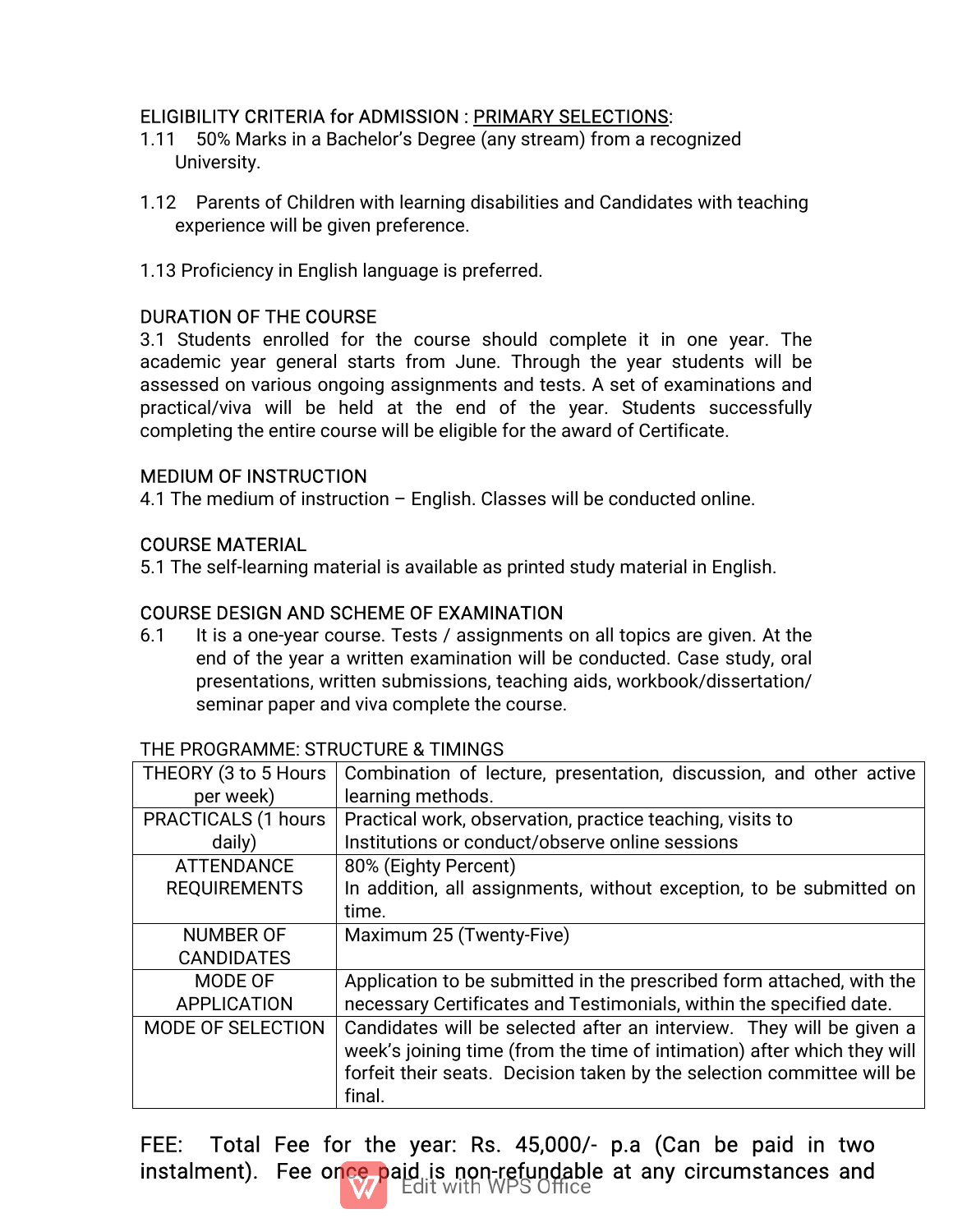cannot be adjusted towards following year.

# **GENERAL INSTRUCTIONS**

- 1. Please fill in the application in your own hand neatly in BLOCK letters or in type.
- 2. Please attach the following documents with application:
	- 1) Self-Attested copies of Certificates of Examinations passed showing marks obtained and the maximum marks.

2) Self Attested copies of the certificates of experience in teaching either normal or exceptional children.

- 3) Self-attested copy of your Aadhar card.
- 3. Please send your application to **kpacidd@gmail.com, also send hard copy of** the application by Registered Post/Courier to the address below, well in advance so that it reaches before the closing date.
- 4. Please enclose all documents to your application with stapler or with a strong thread.
- 5. Please write the words 'Application for admission to KPAMRC Advance Certificate Course in Specific Learning Disabilities on the left hand corner of the envelope, which may be addressed and mailed to:

THE HONORARY SECRETARY # 19. 8<sup>th</sup> Main. 3<sup>rd</sup> Cross. Bvrasandra Lavout. Jayanagar  $1^{st}$  Block (East), Bangalore – 560 011 Telephone No: 22441289

- 6. Incomplete applications will not be considered.
- 7. Dates for Interviews and admission tests will be duly intimated.

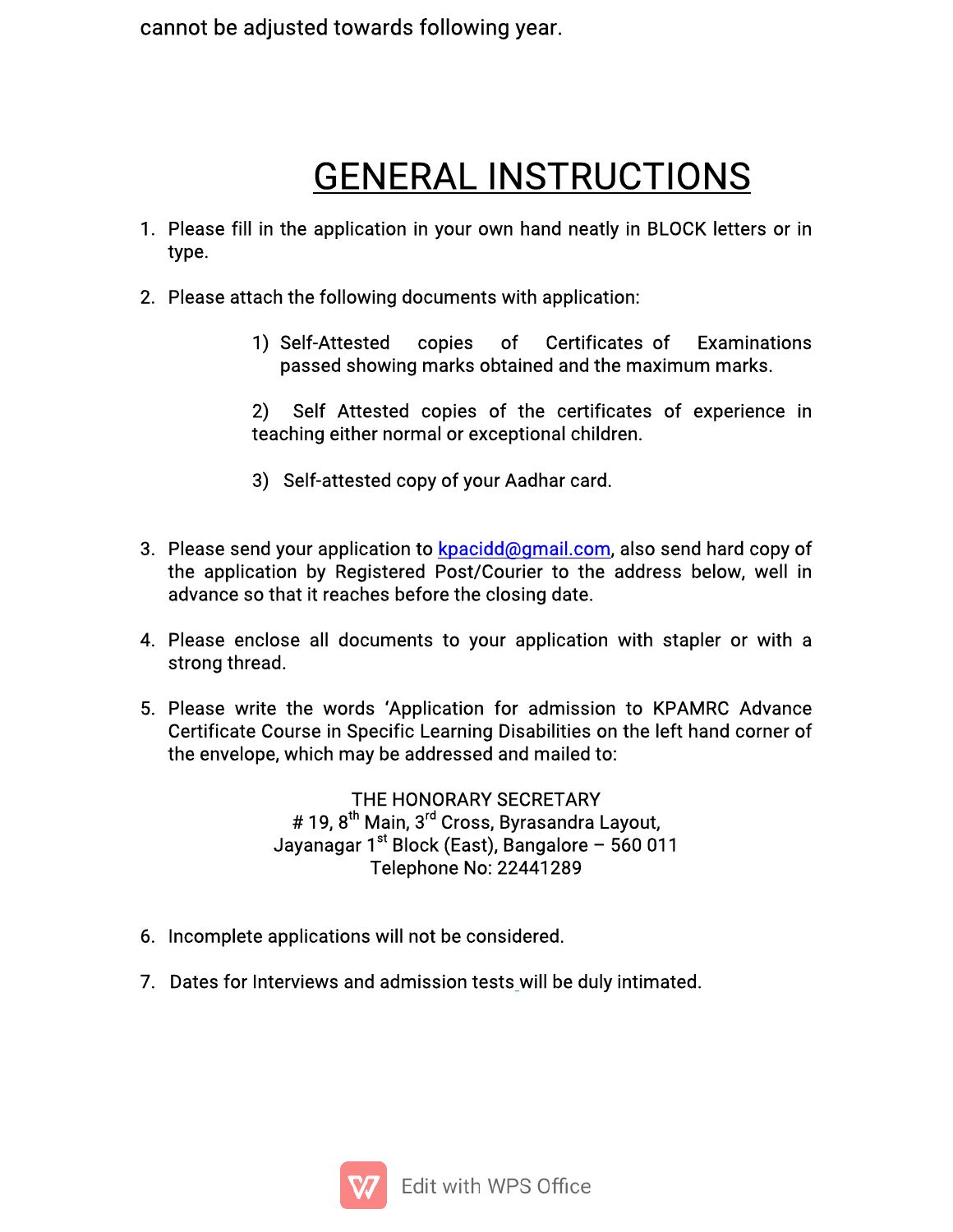# **APPLICATION FORM**

# Application form for admission to online ADVANCED CERTIFICATE COURSE IN SPECIFIC LEARNING DISABILITIES AND INCLUSION STUDIES ACADEMICYEAR:2022–2023

To The Hon. Secretary, KPAMRC  $#$  12,  $8^{th}$  Main,  $3^{rd}$  Cross, Byrasandra Layout, Jayanagar  $1<sup>st</sup>$  Block (East), Bangalore – 560 011 Telephone No: 22441289 / 22444234

Sir/Madam,

I wish to apply for admission to the Advance Certificate course in SPECIFIC LEARNING DISABILITIES and submit the following particulars in support.

Copies of all degrees/ diploma/ marks sheets and certificates of extra curricular activities, honours etc. are enclosed.

| Place: |  |  |
|--------|--|--|
|        |  |  |

Yours faithfully,

| Date:<br>. |  |
|------------|--|
|------------|--|

(Signature of Applicant)

(To be filled in by the applicant in BLOCK letters)

| 1. Full Name                        |           |                      |  |
|-------------------------------------|-----------|----------------------|--|
| 2. Father's / Husband's Name        |           | $\bullet$            |  |
| 3. Sex                              | $\bullet$ |                      |  |
| 4. Date of Birth as in Aadhar card: |           |                      |  |
| 5. Married or Unmarried             |           | Edit with WPS Office |  |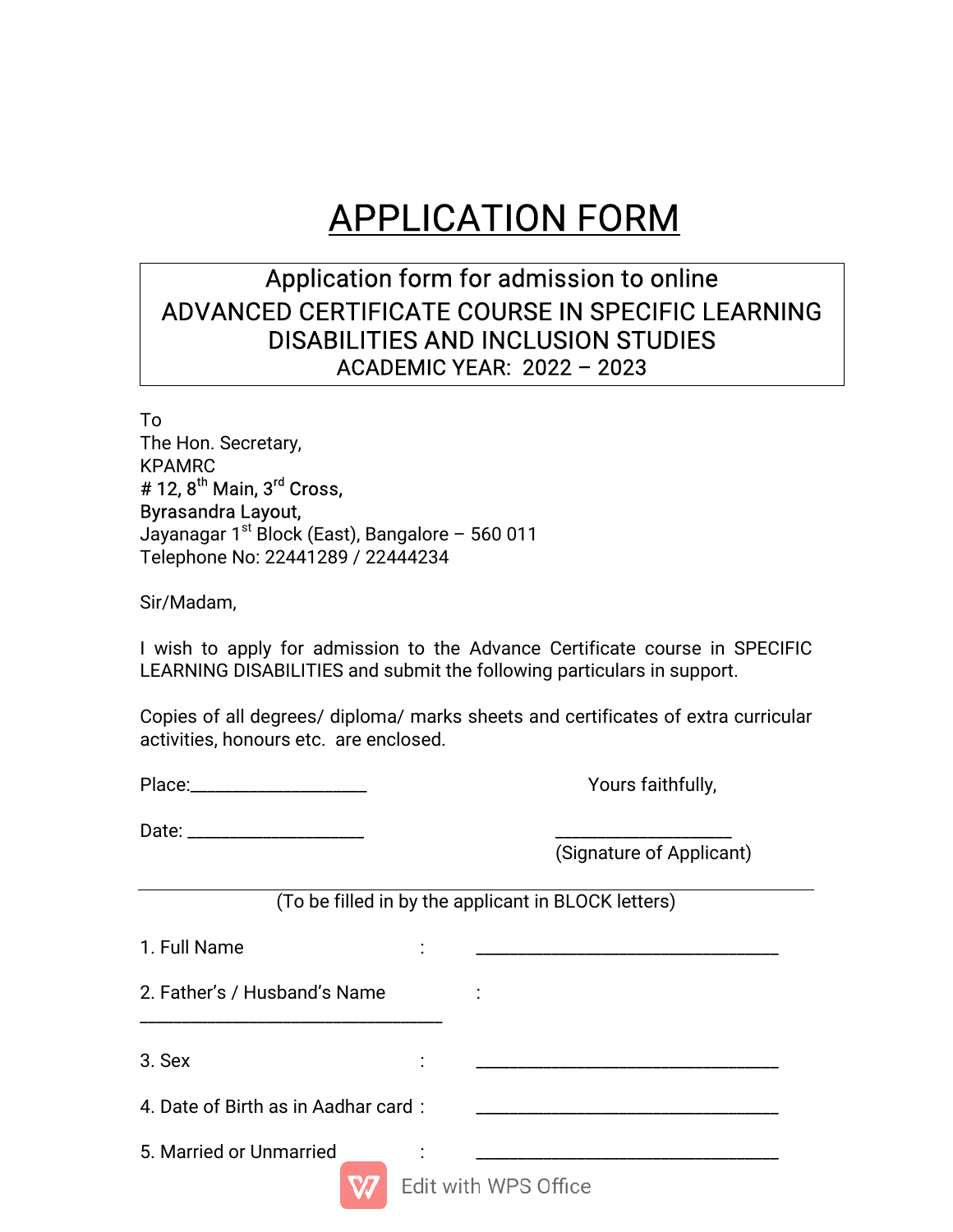| 7. Current Address           |           |           |  |
|------------------------------|-----------|-----------|--|
|                              |           |           |  |
|                              | $\bullet$ |           |  |
| <b>Telephone Numbers</b>     |           | $\bullet$ |  |
| b) Permanent Home Address    |           | $\bullet$ |  |
| & Telephone No.              |           |           |  |
|                              |           |           |  |
| 8. Present Occupation        |           |           |  |
| 9. State to which you belong |           |           |  |

- 
- 10. Academic qualifications : (Commencing from S.S.L.C / X STD)

| Examinati<br>on Passed | Name of<br>Institute &<br><b>University</b> | Month &<br>Year in<br>which<br>passed | Attempts<br>in which<br>passed | Maximu<br>m marks<br>obtained | Percentage of<br>marks<br>obtained &<br>aggregate |
|------------------------|---------------------------------------------|---------------------------------------|--------------------------------|-------------------------------|---------------------------------------------------|
|                        |                                             |                                       |                                |                               |                                                   |

 $\mathcal{L}_\text{max}$  and  $\mathcal{L}_\text{max}$  and  $\mathcal{L}_\text{max}$  and  $\mathcal{L}_\text{max}$  and  $\mathcal{L}_\text{max}$ 

11. Extra curricular activities : including NCC'B' & 'C' Certificates.

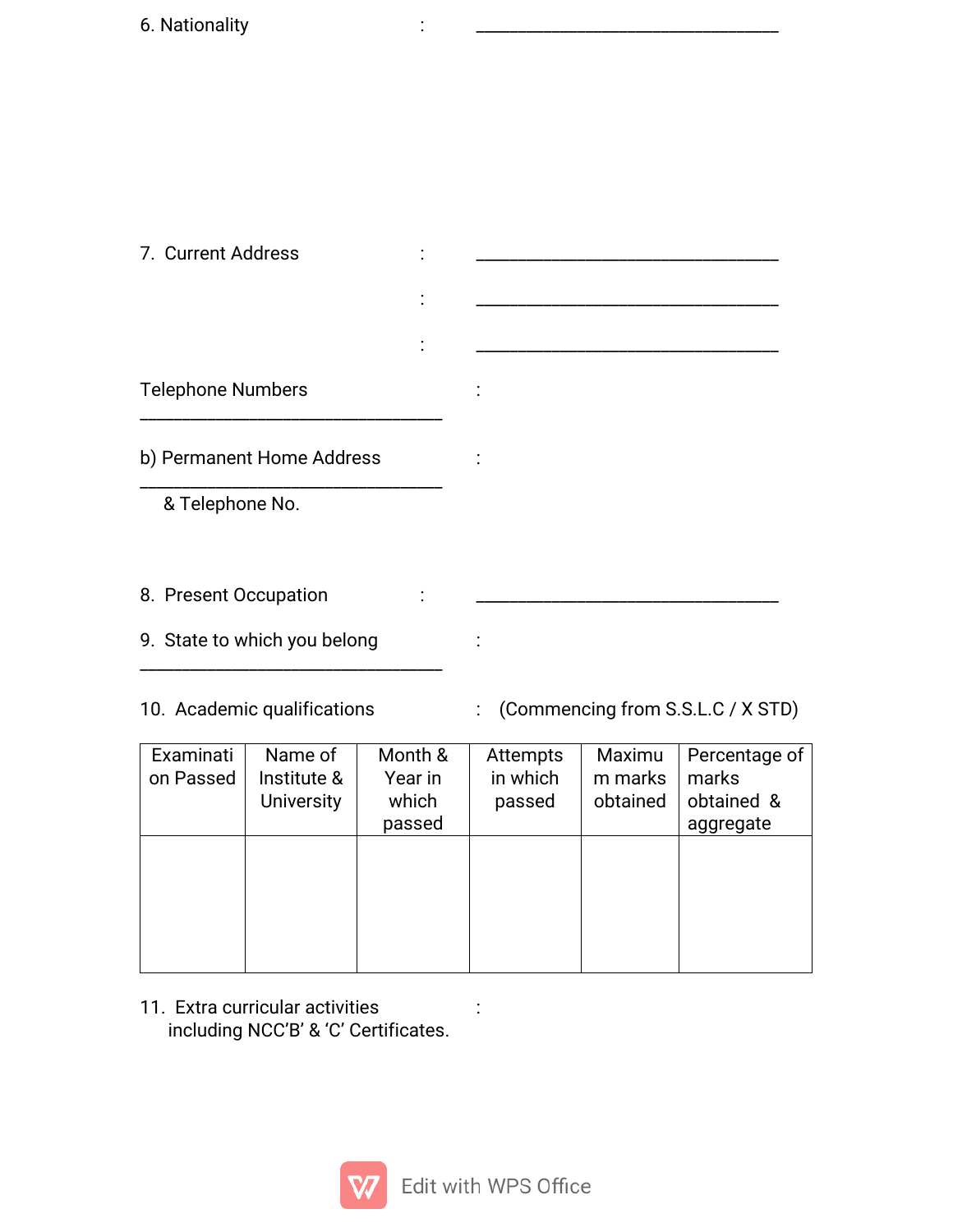#### 12. Teaching Experience

| Name of     | Statu       | Pay    | From   | To     | Years |        | PERIOD |
|-------------|-------------|--------|--------|--------|-------|--------|--------|
| the         | $\mathsf S$ | Scales | (Date) | (Date) |       | Months | Days   |
| Institution |             |        |        |        |       |        |        |
|             |             |        |        |        |       |        |        |
|             |             |        |        |        |       |        |        |
|             |             |        |        |        |       |        |        |
|             |             |        |        |        |       |        |        |
|             |             |        |        |        |       |        |        |
|             |             |        |        |        |       |        |        |
|             |             |        |        |        |       |        |        |
|             |             |        |        |        |       |        |        |
|             |             |        |        |        |       |        |        |
|             |             |        |        |        |       |        |        |

| 13. Languages which you | Speak | Read | Write |  |
|-------------------------|-------|------|-------|--|
|                         |       |      |       |  |
|                         |       |      |       |  |
|                         |       |      |       |  |

14. Are you employed? If so give the name and address of your employer, capacity in which employed and the nature of work in which engaged.

15. Are you being officially sponsored, or deputed for this training by your

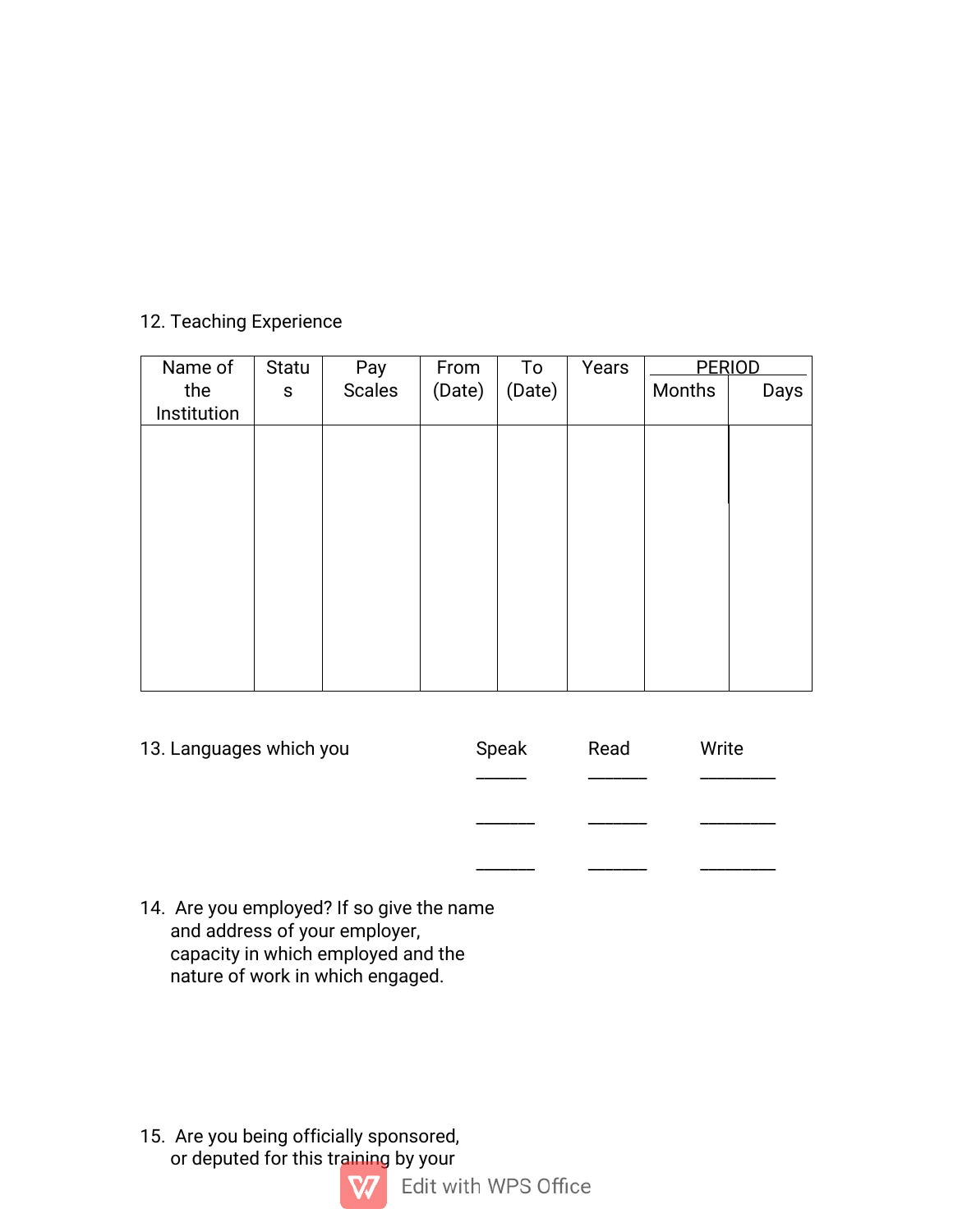employer?

16. Give the name & address of two references, who are not related to you.

a)

b)  $\Box$ 

- 17. Hobbies/ other subject areas : of interest/ aptitude
- 18. Are you a parent of a child with learning difficulties?
- 19. Are you a teacher? If so, how any years of teaching?

Date: when the contract of the contract of the contract of the contract of the contract of the contract of the contract of the contract of the contract of the contract of the contract of the contract of the contract of the

Place: (Signature of Applicant)

## DECLARATION BY THE APPLICANT

I hereby declare that the information given above is true and correct to the best of my knowledge and belief. In case any information given by me in this application is proved to be false or incorrect, I shall be responsible for the consequences. I further declare that I shall abide by the rules and regulations of the institute.

Place:

Date: (Signature of Applicant)